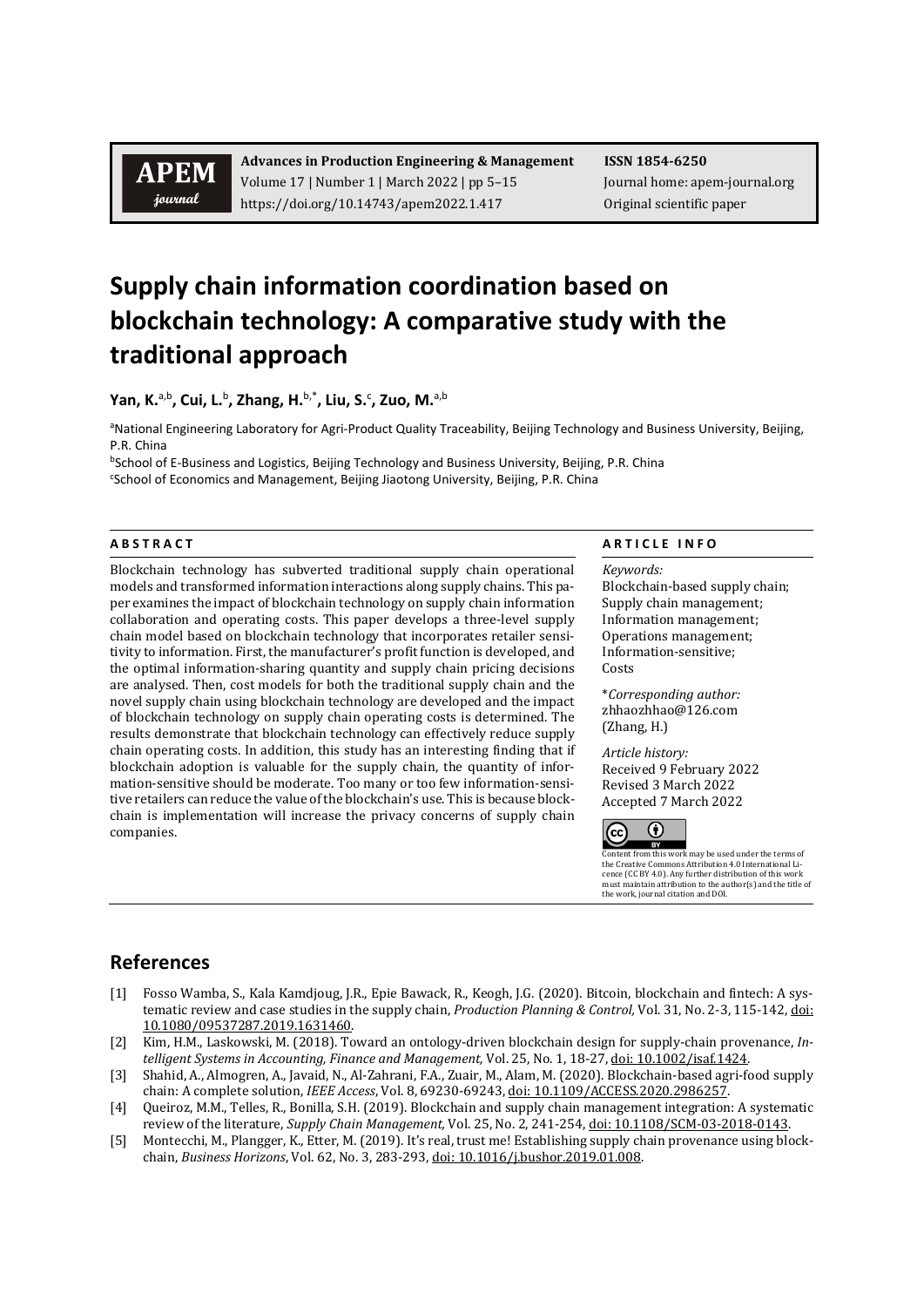- [6] Tönnissen, S., Teuteberg, F. (2020). Analysing the impact of blockchain-technology for operations and supply chain management: An explanatory model drawn from multiple case studies, *International Journal of Information Management*, Vol. 52, Article No. 101953, [doi: 10.1016/j.ijinfomgt.2019.05.009.](https://doi.org/10.1016/j.ijinfomgt.2019.05.009)
- [7] Apte, S., Petrovsky, N. (2016). Will blockchain technology revolutionize excipient supply chain management?, *Journal of Excipients and Food Chemicals*, Vol. 7, No. 3, 76-78.
- [8] Babaeinesami, A., Tohidi, H., Seyedaliakbar, S.M. (2020). A closed loop Stackelberg game in multi-product supply chain considering information security: A case study, *Advances in Production Engineering & Management*, Vol. 15, No. 2, 233-246[, doi: 10.14743/apem2020.2.361.](https://doi.org/10.14743/apem2020.2.361)
- [9] García-Alcaraz, J.L., Maldonado-Macías, A.A., Alor-Hernández, G., Sánchez-Ramírez, C. (2017). The impact of information and communication technologies (ICT) on agility, operating, and economical performance of supply chain, *Advances in Production Engineering & Management*, Vol. 12, No. 1, 29-40[, doi: 10.14743/apem2017.1.237.](https://doi.org/10.14743/apem2017.1.237)
- [10] Fang, I.W., Lin, W.-T. (2021). A multi-objective optimal decision model for a green closed-loop supply chain under uncertainty: A real industrial case study, *Advances in Production Engineering & Management*, Vol. 16, No. 2, 161- 172, [doi: 10.14743/apem2021.2.391.](https://doi.org/10.14743/apem2021.2.391)
- [11] Koppenhagen, F., Held, T. (2021). The implications of product modularisation on the development process, supplier integration and supply chain design in collaborative product development, *Advances in Production Engineering & Management*, Vol. 16, No. 1, 82-98, [doi: 10.14743/apem2021.1.386.](https://doi.org/10.14743/apem2021.1.386)
- [12] Homaei, H., Mahdavi, I., Tajdin, A., Khorram, E. (2019). Product quality improvement and air pollutant emission reduction in a mining metal three-stage supply chain under cap-and-trade regulation, *Advances in Production Engineering & Management*, Vol. 14, No. 1, 80-92[, doi: 10.14743/apem2019.1.313.](https://doi.org/10.14743/apem2019.1.313)
- [13] Duan, W., Ma, H., Xu, D.S. (2021). Analysis of the impact of COVID-19 on the coupling of the material flow and capital flow in a closed-loop supply chain, *Advances in Production Engineering & Management*, Vol. 16, No. 1, 5-22, [doi: 10.14743/apem2021.1.381.](https://doi.org/10.14743/apem2021.1.381)
- [14] Figorilli, S., Antonucci, F., Costa, C., Pallottino, F., Raso, L., Castiglione, M., Pinci, E., Del Vecchio, D., Colle, G., Proto, A.R., Sperandio, G., Menesatti, P.A. (2018). A blockchain implementation prototype for the electronic open source traceability of wood along the whole supply chain, *Sensors*, Vol. 18, No. 9, Article No. 3133, [doi: 10.3390/](https://doi.org/10.3390/s18093133) [s18093133.](https://doi.org/10.3390/s18093133)
- [15] Kamble, S.S., Gunasekaran, A., Sharma, R. (2020). Modeling the blockchain enabled traceability in agriculture supply chain, *International Journal of Information Management*, Vol. 52, Article No. 101967, [doi: 10.1016/j.ijinfo](https://doi.org/10.1016/j.ijinfomgt.2019.05.023)[mgt.2019.05.023.](https://doi.org/10.1016/j.ijinfomgt.2019.05.023)
- [16] Salah, K., Nizamuddin, N., Jayaraman, R., Omar, M. (2019). Blockchain-based soybean traceability in agricultural supply chain, *IEEE Access*, Vol. 7, 73295-73305[, doi: 10.1109/ACCESS.2019.2918000.](https://doi.org/10.1109/ACCESS.2019.2918000)
- [17] Behnke, K., Janssen, M.F.W.H.A. (2020). Boundary conditions for traceability in food supply chains using blockchain technology, *International Journal of Information Management*, Vol. 52, Article No. 101969, [doi: 10.1016/](https://doi.org/10.1016/j.ijinfomgt.2019.05.025) [j.ijinfomgt.2019.05.025.](https://doi.org/10.1016/j.ijinfomgt.2019.05.025)
- [18] Chang, S.E., Chen, Y. (2020). When blockchain meets supply chain: A systematic literature review on current development and potential applications, *IEEE Access*, Vol. 8, 62478-62494[, doi: 10.1109/ACCESS.2020.2983601.](https://doi.org/10.1109/ACCESS.2020.2983601)
- [19] Perboli, G., Musso, S., Rosano, M. (2018). Blockchain in logistics and supply chain: A lean approach for designing real-world use cases, *IEEE Access*, Vol. 6, 62018-62028[, doi: 10.1109/ACCESS.2018.2875782.](https://doi.org/10.1109/ACCESS.2018.2875782)
- [20] Dolgui, A., Ivanov, D., Potryasaev, S., Sokolov, B., Ivanova, M., Werner, F. (2020). Blockchain-oriented dynamic modelling of smart contract design and execution in the supply chain, *International Journal of Production Research*, Vol. 58, No. 7, 2184-2199[, doi: 10.1080/00207543.2019.1627439.](https://doi.org/10.1080/00207543.2019.1627439)
- [21] Tseng, J.-H., Liao, Y.-C., Chong, B., Liao, S.-W. (2018). Governance on the drug supply chain via Gcoin blockchain, *International Journal of Environmental Research and Public Health,* Vol. 15, No. 6, Article No. 1055[, doi: 10.3390/](https://doi.org/10.3390/ijerph15061055) [ijerph15061055.](https://doi.org/10.3390/ijerph15061055)
- [22] Verhoeven, P., Sinn, F., Herden, T.T. (2018). Examples from blockchain implementations in logistics and supply chain management: Exploring the mindful use of a new technology, *Logistics*, Vol. 2, No. 3, Article No. 20, [doi:](https://doi.org/10.3390/logistics2030020)  [10.3390/logistics2030020.](https://doi.org/10.3390/logistics2030020)
- [23] Abeyratne, S.A., Monfared, R.P. (2016). Blockchain ready manufacturing supply chain using distributed ledger, *International Journal of Research in Engineering and Technology*, Vol. 5, No. 9, 1-10, [doi: 10.15623/ijret.2016.](https://doi.org/10.15623/ijret.2016.0509001) [0509001.](https://doi.org/10.15623/ijret.2016.0509001)
- [24] Kshetri, N. (2018). 1 Blockchain's roles in meeting key supply chain management objectives, *International Journal of Information Management,* Vol. 39, 80-89[, doi: 10.1016/j.ijinfomgt.2017.12.005.](https://doi.org/10.1016/j.ijinfomgt.2017.12.005)
- [25] Petersen, M., Hackius, N., von See, B. (2018). Mapping the sea of opportunities: Blockchain in supply chain and logistics, *it - Information Technology,* Vol. 60, No. 5-6, 263-271[, doi: 10.1515/itit-2017-0031.](https://doi.org/10.1515/itit-2017-0031)
- [26] Azzi, R., Chamoun, R.K., Sokhn, M. (2019). The power of a blockchain-based supply chain, *Computers & Industrial Engineering,* Vol. 135, 582-592[, doi: 10.1016/j.cie.2019.06.042.](https://doi.org/10.1016/j.cie.2019.06.042)
- [27] Wang, Y., Han, J.H., Beynon-Davies, P. (2019). Understanding blockchain technology for future supply chains: A systematic literature review and research agenda, *Supply Chain Management,* Vol. 24, No. 1, 62-84[, doi: 10.1108/](https://doi.org/10.1108/SCM-03-2018-0148) [SCM-03-2018-0148.](https://doi.org/10.1108/SCM-03-2018-0148)
- [28] Zhu, Q., Kouhizadeh, M. (2019). Blockchain technology, supply chain information, and strategic product deletion management, *IEEE Engineering Management Review,* Vol. 47, No. 1, 36-44[, doi: 10.1109/EMR.2019.2898178.](https://doi.org/10.1109/EMR.2019.2898178)
- [29] Francisco, K., Swanson, D. (2018). The supply chain has no clothes: Technology adoption of blockchain for supply chain transparency, *Logistics,* Vol. 2, No. 1, Article No. 2[, doi: 10.3390/logistics2010002.](https://doi.org/10.3390/logistics2010002)
- [30] Toyoda, K., Mathiopoulos, P.T., Sasase, I., Ohtsuki, T. (2017). A novel blockchain-based product ownership management system (POMS) for anti-counterfeits in the post supply chain, *IEEE Access,* Vol. 5, 17465-17477, [doi:](https://doi.org/10.1109/ACCESS.2017.2720760) [10.1109/ACCESS.2017.2720760.](https://doi.org/10.1109/ACCESS.2017.2720760)